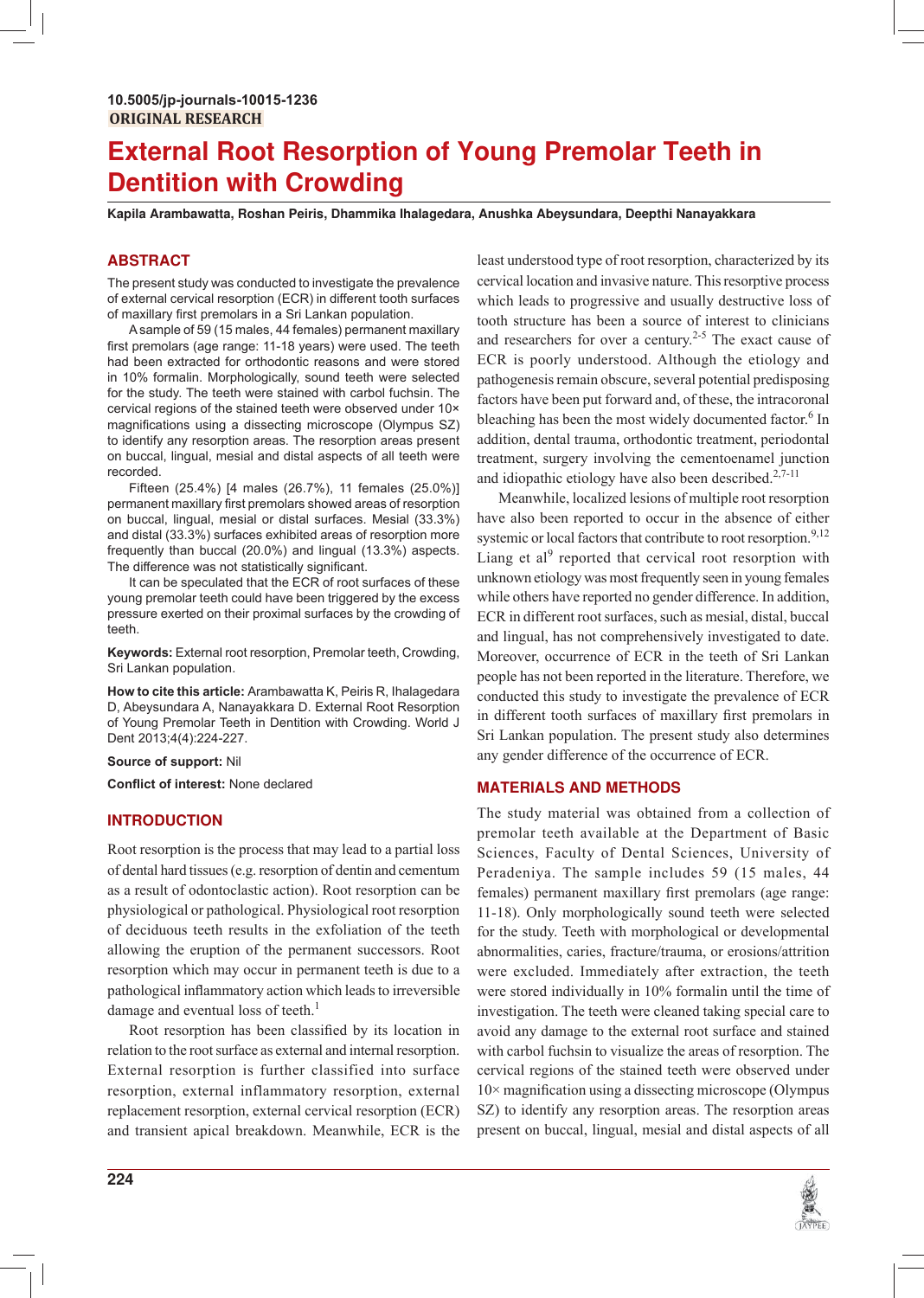**WID** 

teeth were recorded and frequency of occurrence of ECR was calculated.

The teeth with external root resorption were decalcified with 8% EDTA, transverse sections were then taken and stained with hematoxylin and eosin in order to identify the resorption lacunae with possible resorbing cells attached to them under  $40 \times$ ,  $100 \times$  magnification using a light microscope (Olympus BX 20).

## **RESULTS**

Fifteen (25.4%) [4 males (26.7%), 11 females (25.0%)] out of the total sample of permanent maxillary first premolars stained with carbol fuchsin showed areas of resorption on buccal, lingual, mesial or distal surfaces (Figs 1A and B). Mesial and distal surfaces of the teeth exhibited areas of resorption more frequently than buccal and lingual aspects in both males and females (Table 1). However, the difference was not statistically significant. Furthermore, no difference

was observed in root resorption between male (26.7%) and female (25.0%).

In stained histological sections of teeth with ECR, lesions showed granulomatous tissues with resorptive lacunae like areas and cementum-like reparative tissue, lining the lacunae (Figs 2A and B). In addition, odontoclast-like mononuclear resorptive cells were seen in association with lacunae (see Figs 2A and B).

## **DISCUSSION**

The ECR is reported to be a relatively uncommon condition. However, when present it is a challenge to clinicians due to the invasive nature of this condition. Diagnosis of ECR is made based on radiographic assessment. However, there are limitations to this process. For example, it is difficult to locate such resorptive areas unless they are fairly large. In addition, it is impossible to obtained useful information on buccal and lingual aspect as they are undetectable due to roentgenographic superimposition. Hence, it is possible that the incidence of ECR is much higher than those of reported.



Figs 1A and B: ECR seen at the cervical one-third of the mesial side of the permanent maxillary first molar stained with carbol fuchsin stain: (a)10 $\times$  magnification and (b) 40 $\times$  magnification



Figs 2A and B: ECR lesions showing granulomatous tissues with resorptive lacunae-like areas and cementum-like reparative tissues and odontoclast-like mononuclear resorptive cells (arrowhead) in association with lacunae: (A) 20x magnification and (B) 100x magnification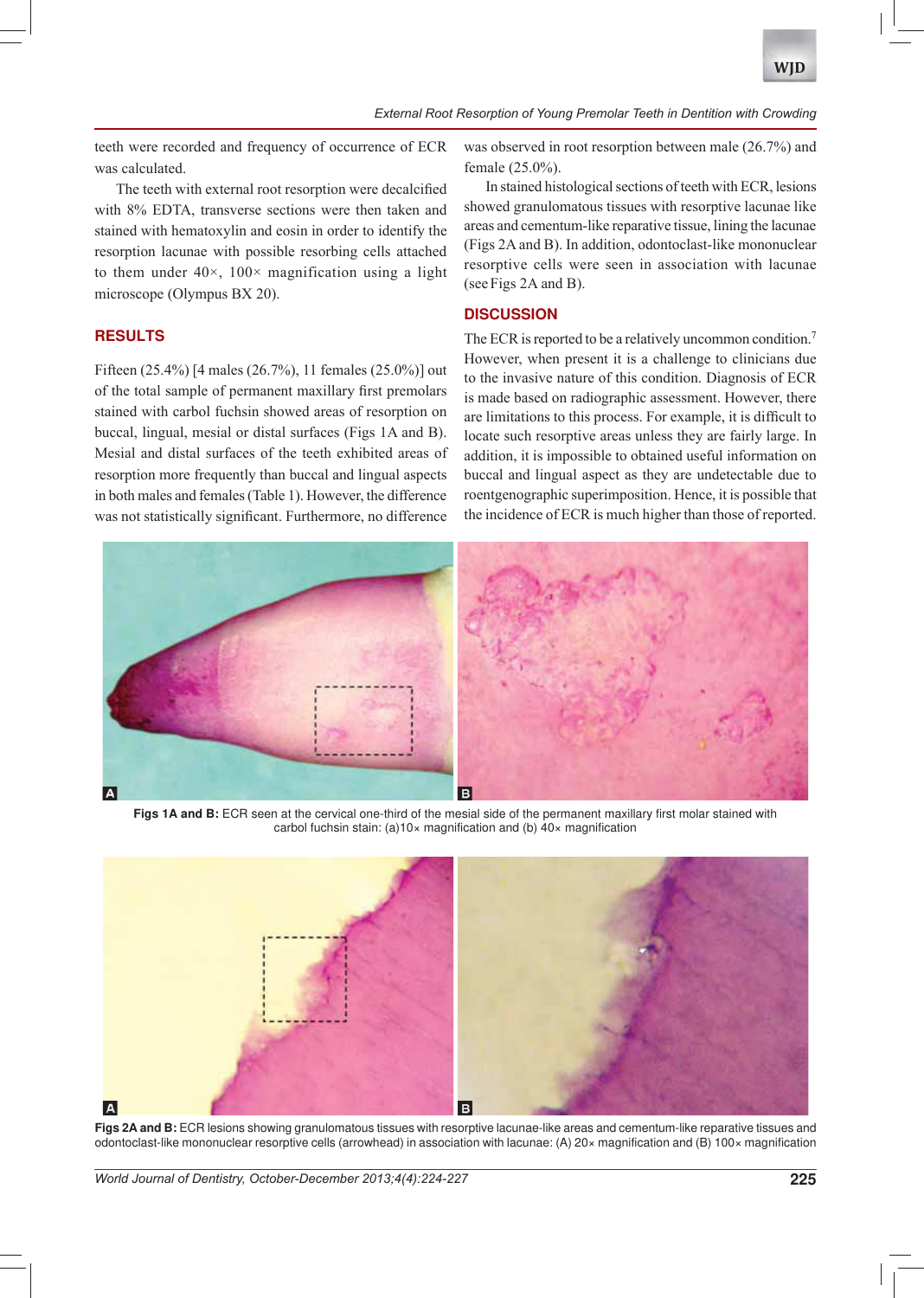| <b>Table 1:</b> The distribution of resorption sites on buccal, lingual, mesial and distal surfaces at<br>cervical region of the permanent maxillary first premolar (percentages are in parentheses) |                    |         |         |         |         |                   |
|------------------------------------------------------------------------------------------------------------------------------------------------------------------------------------------------------|--------------------|---------|---------|---------|---------|-------------------|
|                                                                                                                                                                                                      | <b>ECR</b> present |         |         |         |         | <b>ECR</b> absent |
|                                                                                                                                                                                                      | <b>Total</b>       | B       |         | M       | D       |                   |
| Male                                                                                                                                                                                                 | 4(26.7)            | 1(25.0) | 1(25.0) | 2(50.0) | 0(0)    | 11(73.3)          |
| Female                                                                                                                                                                                               | 11(25.0)           | 2(18.2) | 1(9.1)  | 3(27.3) | 5(45.4) | 33(75.0)          |
| Combined male<br>and female                                                                                                                                                                          | 15(25.4)           | 3(20.0) | 2(13.3) | 5(33.3) | 5(33.3) | 44 (74.6)         |

Present study utilizes premolar teeth extracted for orthodontic purposes from young individuals. Results revealed that, although not statistically significant, there is a higher incidence of cervical resorption in the females than males. When considering the site of the resorption area a higher percentage is seen in proximal surfaces (mesial:  $33.3\%$ , distal:  $33.3\%$ ) involving the cervical region than buccal  $(20.0\%)$  and lingual  $(13.3\%)$  surfaces (see Table 1).

Although the precise etiology of root resorption is unknown, several potential factors have been proposed; orthodontic tooth movement, oral surgical procedures, periodontal root scaling and planning, tooth bleaching, trauma, bruxism, tooth fracture, developmental defects or a combination of these predisposing factors.<sup>13</sup> It is reported that ECR of teeth is initiated by an inflammatory condition, mechanical stimulation or by pressure in the periodontal ligament as a result of neoplastic process or unerupted teeth. Pressure-induced external root resorption occurs in association with impacted teeth, exerting pressure on roots of adjacent teeth or as a result of space occupying pathological lesions.  $\frac{14,15}{14}$  However, the present sample of teeth has not been exposed to none of the factors mentioned. Therefore, it can be speculated that ECR of root surfaces of these young premolar teeth may be triggered by the pressure exerted on their proximal surfaces by the crowding of teeth since they were extracted for the orthodontic treatment in order to relieve the crowding or gain space. Furthermore, during eruption of the permanent teeth, pressure resorption of maxillary lateral incisors by the canine and mandibular second molar by the third molar are commonly reported. However, this type of resorption is usually arrested when the stimulus is discontinued, such as relieving crowding, extraction of third molar, etc.<sup>14,15</sup>

The distribution of mineralized tissues at the cementoenamel junction is irregular and unpredictable.<sup>16-19</sup> According to a study of Arambawatta et al<sup>16</sup>, 30.7% showed gaps with exposure of dentin at the cementoenamel junction. Therefore, these findings allow us to infer that there is a strong predisposition at the cementoenamel junction for the development of pathological changes, such as ECR.

Denuded mineralized tissue is colonized by multinucleated cells which initiate the resorption process. This is supported by the present study showing resorptive-like cells closely associated with resorption lacunae in histological sections (see Figs  $2A$  and B). However, without further stimulation of resorptive cells, the process will end spontaneously. Repair with cementum-like tissue will occur within 2 to 3 weeks if the damaged surface does not cover a large surface area (see Figs 2A and B). If the damaged root surface is large, bone cells will attach to the root before the cementum producing cells, and ankylosis is the result of this process. Continuation of the active resorption process is dependent on a common stimulation factor of the osteoclastic cells, either infection or pressure. Therefore, the various types of root resorption should be identified according to the stimulation factors. When these stimulation factors are identified, it will be possible to reverse the process by removing the etiological factors. Although the present study reports the ECR in maxillary first premolars, it may present in other teeth of the crowded dentition as well. Therefore, it is important and essential to ensure that these teeth are affected by ECR before and after orthodontic treatment. However, further studies are warranted in order to explore the precise etiology, diagnosis and management of this condition.

#### **REFERENCES**

- 1. Patel S, Pitt Ford T. Is the resorption external or internal? Dent Update 2007;34:218-229.
- 2. Heithersay GS. Clinical, radiographic and histopathological features of invasive cervical resorption. Quintessence Int 1999;30:27-37.
- 3. Heithersay GS. Invasive cervical resorption: an analysis of potential predisposing factors. Quintessence Int 1999;30:83-95.
- 4. Heithersay GS. Invasive cervical resorption following trauma. Aust Endod J 1999:25:79-85.
- 5. Heithersay GS. Treatment of invasive cervical resorption: an analysis of results using topical application of trichloroacetic acid, curettage and restoration. Quintessence Int 1999;30:96-110.
- 6. Heithersay GS. Management of tooth resorption. Aus Dent J 2007;52:105-121.
- 7. Heithersay GS. Invasive cervical resorption. Endo Topics 2004:7:73-92.